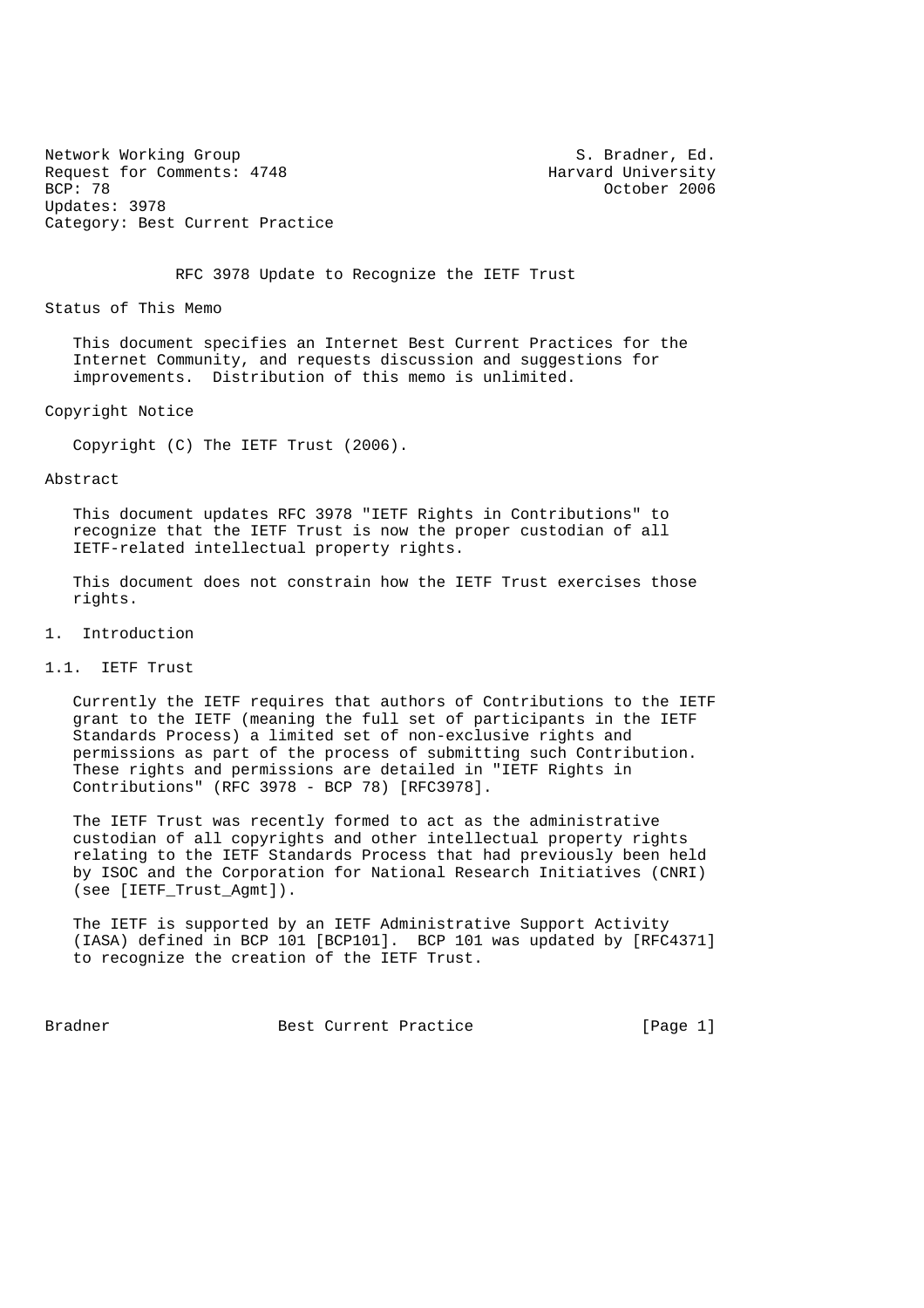This document updates RFC 3978 in order to recognize the IETF Trust and to implement the structure needed to support it. Most importantly, it alters the license-grant path as follows: whereas previously, authors of Contributions to the IETF would grant a license to ISOC, such authors will grant a license to the IETF Trust (in Section 3.3). This document concerns itself only with changes to RFC 3978 needed to recognize the creation of the IETF Trust.

 This introductory section is to provide context for the reader. Section 2 of this document is intended to be normative.

2. Updates to RFC 3978

 The text of RFC 3978 is hereby updated as set forth below to reflect the creation of the IETF Trust.

2.1. Update Introduction

 In the third paragraph of Section 2, replace "IETF and Internet Society (ISOC)" with "IETF Trust and the IETF" and replace "IETF and ISOC" with "IETF Trust and the IETF".

2.2. Update Section 3.3

 In Section 3.3, replace two instances of "ISOC and the IETF" and one instance of "IETF and ISOC" with "IETF Trust and the IETF".

2.3. Update Section 3.4

In Section 3.4(b), add "IETF Trust, " after "IETF,".

2.4. Update Section 4.2

 In Section 4.2, replace two instances of "ISOC and the IETF" and one instance of "IETF and ISOC" with "IETF Trust and the IETF".

2.5. Update Section 5

In Section 5 change two instances of "ISOC" to "IETF Trust".

2.6. Update Copyright Statement

 Replace "Internet Society" with "IETF Trust" in the copyright statement in Section 5.4.

2.7. Update Section 5.5

In Section 5.5 insert ", THE IETF TRUST" after "INTERNET SOCIETY".

Bradner Best Current Practice [Page 2]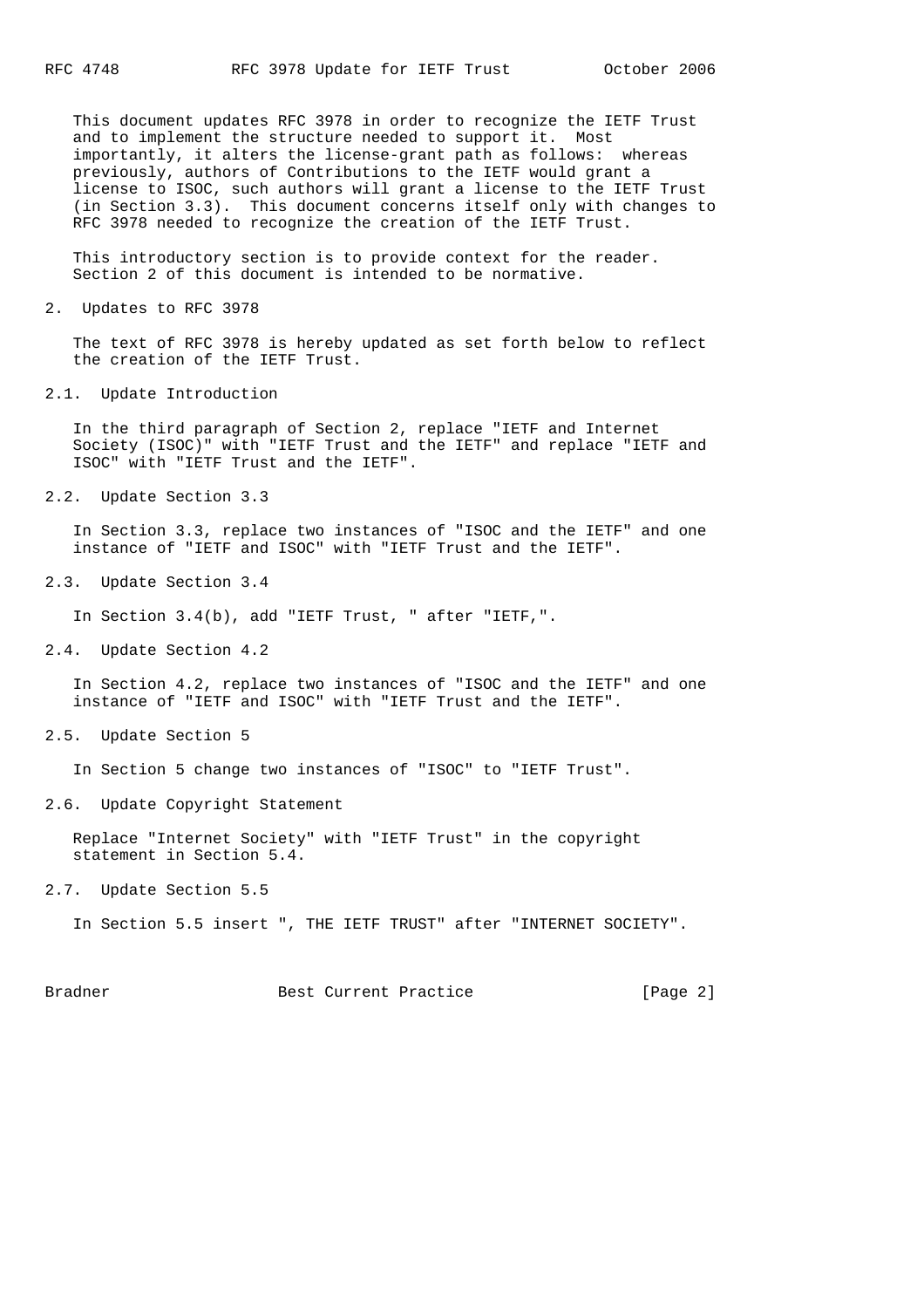2.8. Update Section 5.6

 In Section 5.6, replace all occurrences of "Internet Society" or "ISOC" with "IETF Trust".

2.9. Update Section 7.1

 In Section 7.1, replace two instances of "IETF/ISOC" with "IETF Trust and IETF".

2.10. Update Section 8

In Section 8, insert ", the IETF Trust" after "ISOC".

3. Security Considerations

 This type of process document does not have a direct impact on the security of the Internet or Internet protocols.

- 4. References
- 4.1. Normative References
- [RFC3978] Bradner, S., Ed., "IETF Rights in Contributions", BCP 78, RFC 3978, March 2005.
	- [BCP101] Austein, R. and B. Wijnen, "Structure of the IETF Administrative Support Activity (IASA)," BCP 101, RFC 4071, April 2005.
	- [RFC4371] Carpenter, B. and L. Lynch, Ed., "BCP 101 Update for IPR Trust," RFC 4371, January 2006.

[IETF\_Trust\_Agmt] www.ietf.org/trust/IETFtrustAgreement20051208.pdf

Editor's Address

 Scott Bradner Harvard University 29 Oxford St. Cambridge MA, 02138

 Phone: +1 617 495 3864 EMail: sob@harvard.edu

Bradner Best Current Practice [Page 3]